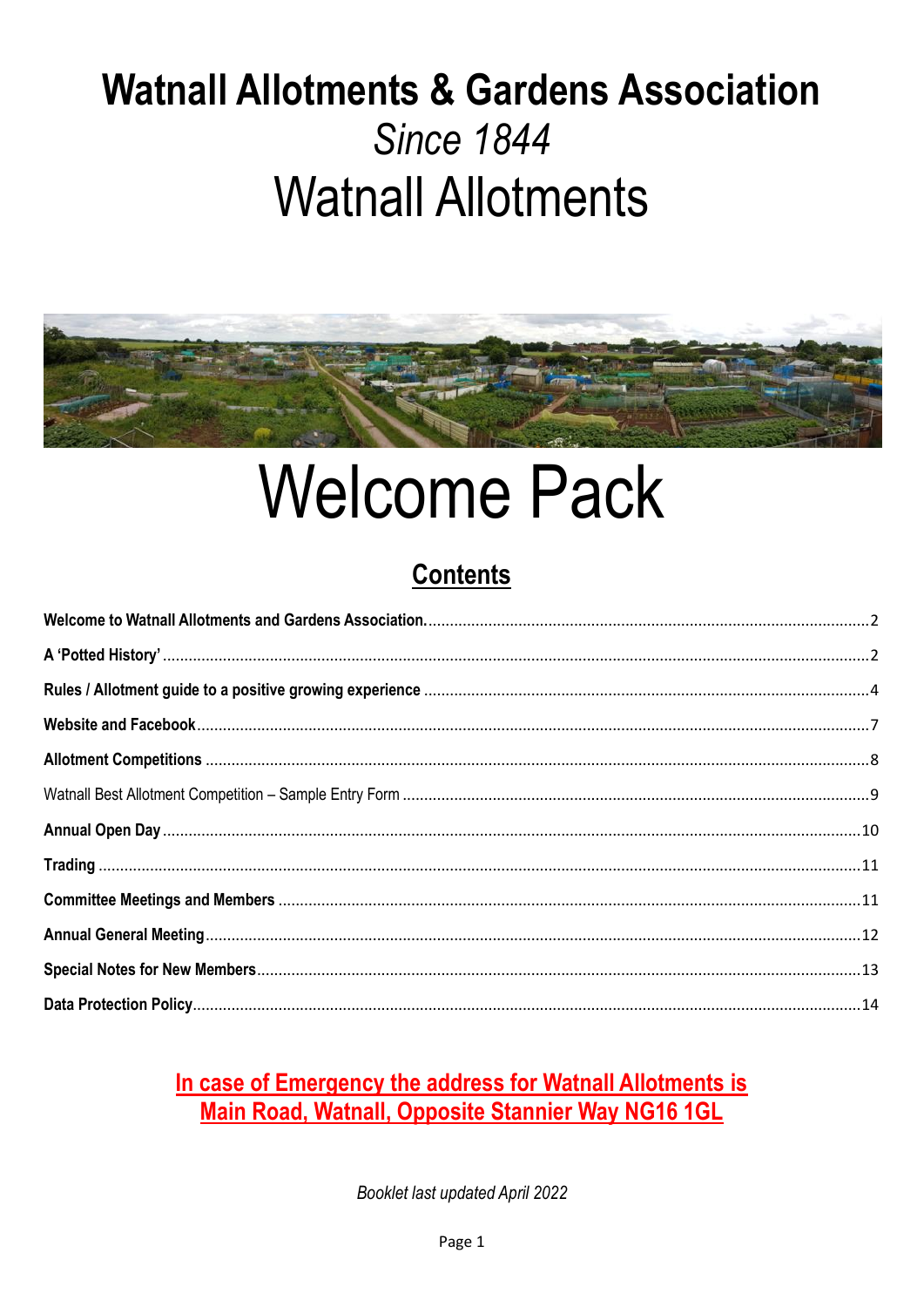## **Welcome to Watnall Allotments and Gardens Association.**

<span id="page-1-0"></span>If you have recently taken on an allotment and joined our growing community, we would like to welcome you. We hope that you have many years of enjoyment of allotment life ahead. This Welcome Pack summarises how we manage the allotment site and what you can expect as a member of the Association. If you have any questions about anything, please ask! There are a lot of experienced growers on site and they are happy to share knowledge and give advice.



**A 'Potted History'**

<span id="page-1-1"></span>Watnall Allotments are located on the main road, opposite Stannier Way and next door to the Weather Station and Aero Fabrications. The allotments are not Council controlled and they are on private land, currently owned by MI & EG Scott-Dalgleash.

The administration of the tenancy is between the committee and Shouler & Son of Melton Mowbray.

The earliest record of allotments at Watnall was 1844 and they were known as Cottage Gardens and the land was owned by the Right Honorable Lord Melbourne.

The rent payable to the owner is renewed and agreed every three years when the tenancy agreement is updated and signed.

All the allotment holders are members of the Watnall Allotment and Gardens Association. A committee is elected annually by the members at the AGM. The committee members administer the affairs of the Association. A minimum of six members of the committee is needed. The committee arrange activities, resolve problems, and represent the association. A list of the current committee members is available on our website [\(http://watnallallotments.co.uk/committee/](http://watnallallotments.co.uk/committee/) ).

The Association has adopted a **constitution**, which describes the function and objectives of the Association; it also describes the types of memberships, who is able to vote at the AGM, the Committee structure, the roles and how the finances and income are managed. The constitution is published here [http://watnallallotments.co.uk/constitution/.](http://watnallallotments.co.uk/constitution/)

The Association has used the Royal Oak Inn as its base for Committee meetings, annual show and AGM for as long as anyone can remember. It has been a tradition that the licensee at the Royal Oak is asked to be President of the Association.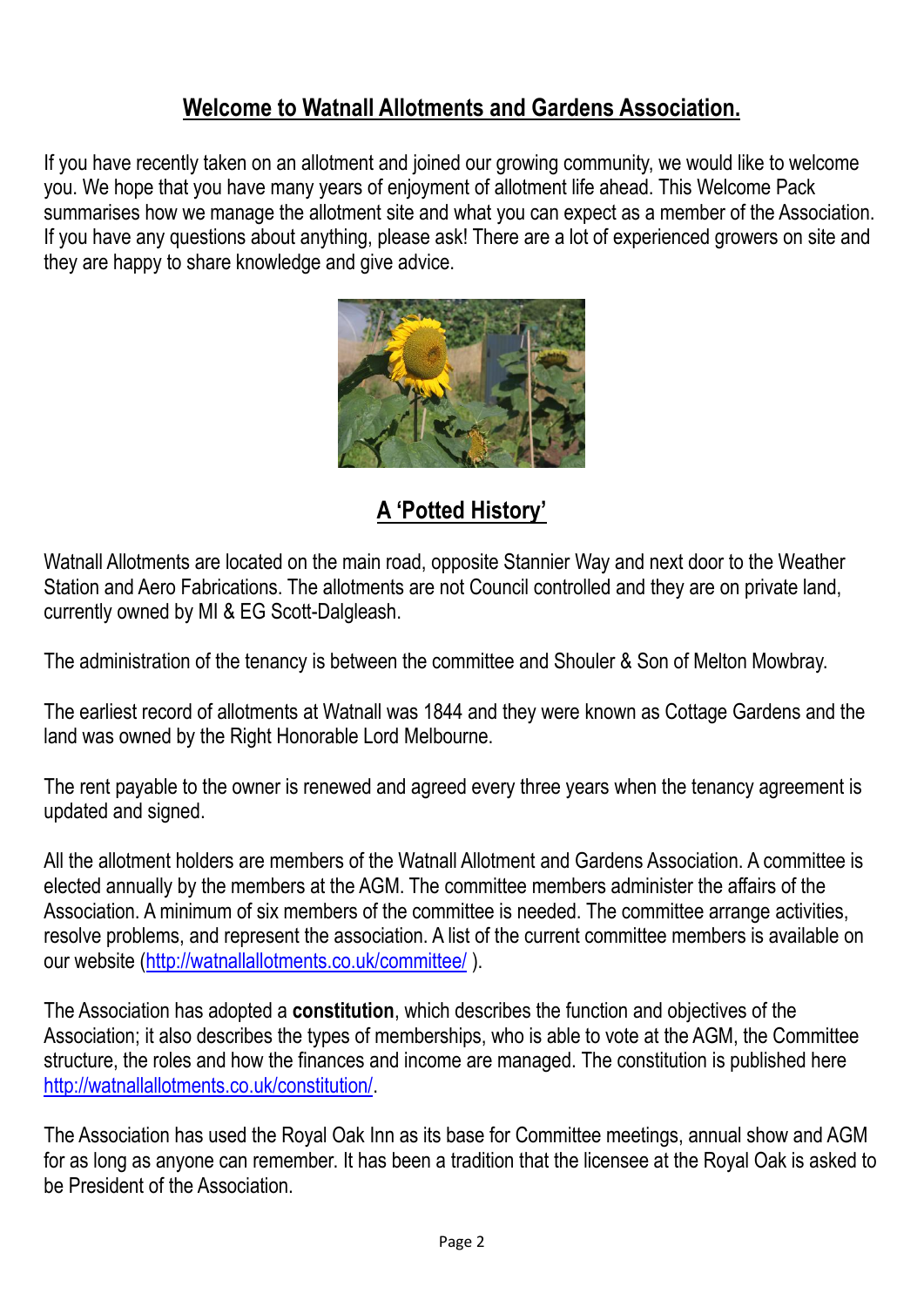The Association raises its own funds through Allotment rents, membership subscriptions, trading, and other efforts. We have also been supported on a regular basis by Greasley Parish Council and Councillor Phillip Owen made a contribution to the new main gate. We are always seeking new sponsorship.

In 2017 the Association received a generous donation from allotment holder [Chris Dorkes](http://www.chrisdorkes.co.uk/) of St James' Place which allowed us to purchase a new trading hut. This new hut is much larger and more secure than the old one, and should last us well into the future and the Association is very grateful for the donation.

A standard allotment plot is approx. 280 square yards which allows for a single central pathway between each pair of allotments. The size of some allotments has changed over the years, caused by the provision of car parking, main road widening, and some members creating extra pathways and moving fences. There are several half-sized plots which are normally created when a member is unable to continue to maintain a full plot.

Winners of the allotment awards are presented with trophies at the Open Day which are kept for a year. They will then be presented with a smaller award at the AGM, which can be kept forever.

The association has public liability insurance. We are an affiliate member of the Allotments & Gardens Council UK, Trading as Nottingham & District Allotment Council. This allows us to purchase seeds from Dobies at cut prices. (Further details on seed purchasing can be found further on in this pack.)



**BEES** There are a number of beehives on our allotment site, managed by experienced beekeepers who are members of the British Beekeepers Association. Bees are an important component of a healthy ecosystem, and the bees are managed in accordance with best practice for bees on allotment sites ([Layout 1](https://www.bbka.org.uk/Handlers/Download.ashx?IDMF=155581d4-c4f8-498e-9101-eb5ed7c2bcca))

[\(bbka.org.uk\)](https://www.bbka.org.uk/Handlers/Download.ashx?IDMF=155581d4-c4f8-498e-9101-eb5ed7c2bcca). A designated area on Plot 85 is the Beekeeping site for the Allotments. All beehives are to be kept on Plot 85. Any Plot Holders wishing to keep Beehives at the Allotments will do so on Plot 85 under the Watnall Allotments Beekeeping Policy which is agreed by the committee.

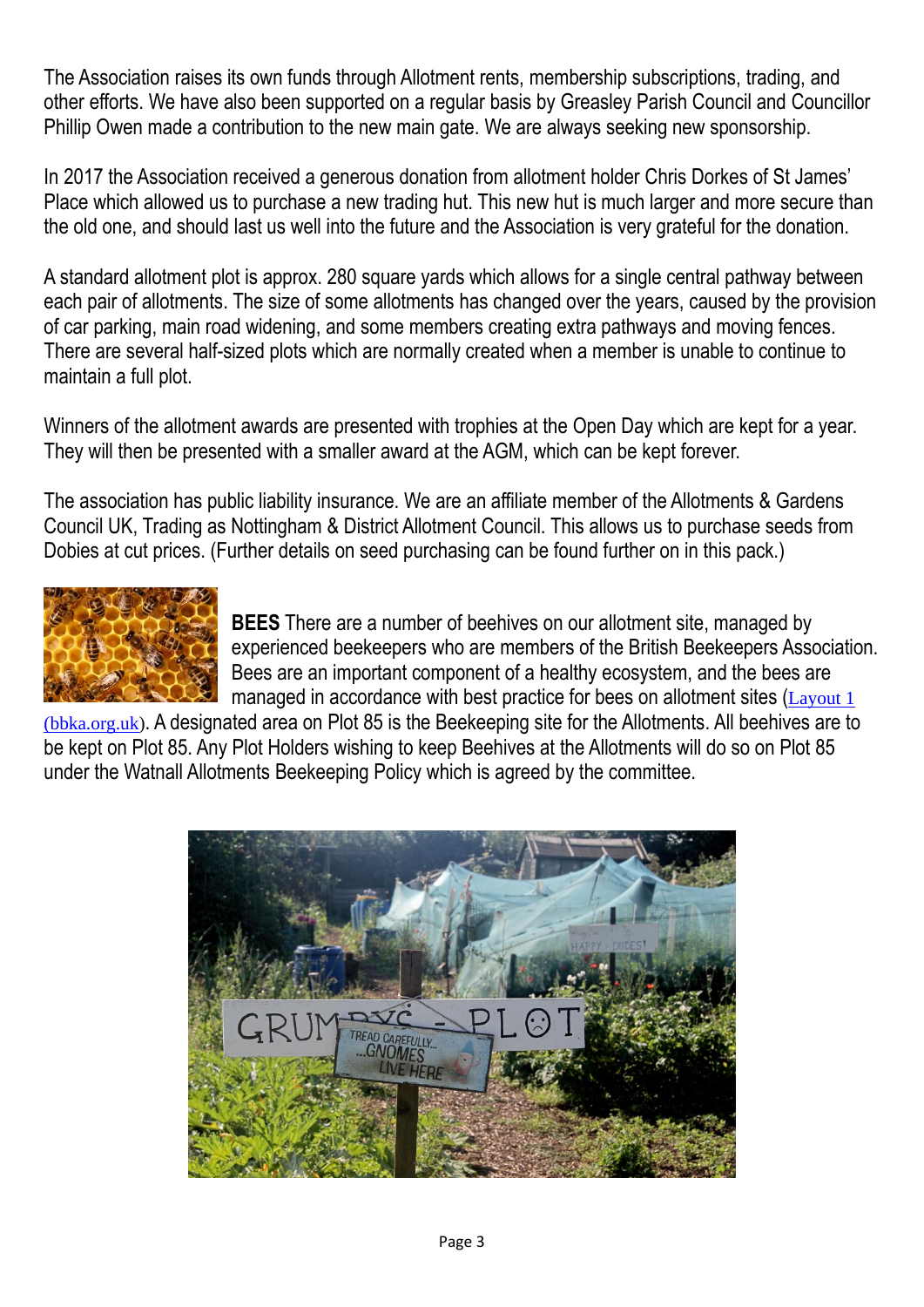### **Rules / Allotment guide to a positive growing experience**

<span id="page-3-0"></span>Over the years, members of the Association have agreed a number of rules for all to follow to ensure a good experience for all members and effective management of the allotments.

**SITE SECURITY - THE GATE** The last member out, at any time must lock the gate with the padlock. All members are issued a key and this *must* be carried at all times to avoid being locked in. Do not enter the allotments without a gate key. If you ask anyone to water or collect crops during the summer, make sure that they have a key. Gate keys are available from Gregor Rauch for a refundable deposit.

**'SAFETY FIRST' SPEEDING** Please drive slowly through the allotments, and keep to the 10mph limit. Speeding vehicles of all types could pose a major danger especially to small children that could suddenly appear from behind fences. In the hot summer months, clouds of dust can spoil a lovely crop. Speeding vehicles also cause some damage to the surface of the track.

**HEDGES** Members must ensure that there are no gaps in the boundary hedge/fence. In the past, trespassers have climbed through any small gap with intent to cause damage. Keep all hedges tidy and well-trimmed. Hedge bottoms must be kept clean and tidy.

**BOUNDARIES** Please ensure that boundaries next to the track are kept secure and fastened back. If they are barbed please keep them cut back. There have been reports of cars being scratched. Ideally boundaries should be well back from the track to allow for vehicles to pass with ease. We recommend 1.8 metres from the centre of the track. If you organize a delivery of manure from the farmer your fence must be removed in order to facilitate delivery without damage to neighboring boundary fences.

**TRESPASS** Please refrain from venturing onto other members' allotments without permission. Unauthorised removal of vegetables or equipment from other allotments will be reported to the Police.

**RUBBISH** Please do not dump scrap metal, rotting vegetables or rubbish of any type in the car parks. Keep hedge bottoms free of rubbish. This will harbour rats and rabbits, giving ideal conditions for breeding and subsequent infestation. From time to time we will organise collection of scrap metal and advise you when and where to place it for collection.

**BONFIRES** Whilst there is no known restriction on bonfires please do not burn plastics, rubber, fibre glass or painted timber on bonfires as these will cause toxic fumes and damage the soil. We would not wish to be reported for unsociable behaviour. Please also consider weather conditions and wind direction before lighting fires. Ideally the wind direction should be away from the main road and residential areas.

**TRACK** should be kept in reasonable repair in front of every allotment. It is your responsibility to keep the central grassed strip cut down. Please help to fill the potholes with stone provided. The stone is for use to repair the track and not for personal use. Please do not fill the holes with bonfire ash as this could contain nails. Keep the road adjacent to the allotment in good repair.

**PARKING** During the busy period, March – August would members please take care when parking and use the minimum space so that as many members as possible can park near their allotment. To make everyone's experience safe and happy, please consider parking tidily and as close to each other as possible to maximise the space.

**INSPECTIONS** Plots are inspected for cultivation and rubbish three times a year in late **April**, **June** and **October**. If plots are identified as lacking in cultivation, a committee member will make informal contact with the plot holder to ascertain if there are extenuating circumstances that have led to the lack of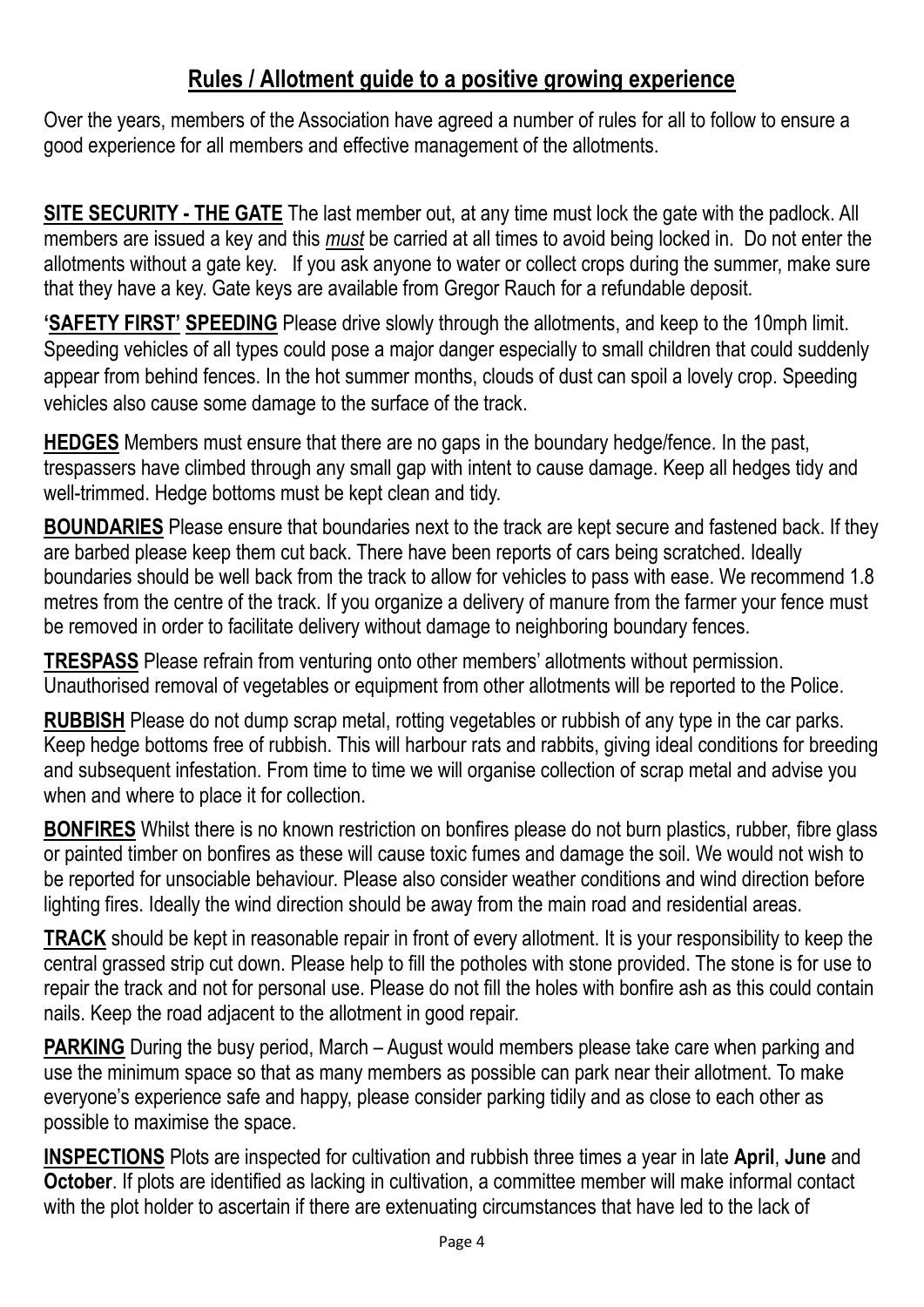cultivation. In the event that there are extenuating circumstances the committee will determine a grace period before improvement is expected. If there are no extenuating circumstances, the secretary will issue a Cultivation Improvement Letter, giving the plot holder 4 weeks to improve cultivation. After four weeks the plot will be inspected again. If there has been no or little progress the secretary will issue a termination letter. In the event that this is the third Cultivation Improvement Letter in three years, the secretary will not issue a cultivation improvement letter. Instead they will issue a Termination Letter.



**CULTIVATION** Keep allotment well cultivated and free from noxious plants and weeds. Keep path straight, tidy and to a minimum width. Cultivation is considered to be the working of the allotment for the growing of crops and raising plants. Depending on the time of year, during inspections, the evidence of cultivation is different:

#### **Spring**

- Preparation of the ground
- Raising of seedlings
- Planting and sowing in the ground

#### **Summer**

- Crops growing in the soil and/or greenhouse
- Crops being harvested

#### **Autumn**

• Crops growing and being harvested

#### **Winter**

- Preparation of soil
- Tidy up for next season

**Please note:** Covering over the ground with black plastic is one way to keep the soil warm in cooler seasons before the crops go in. However, an allotment that is still covered over in the height of summer is not cultivated. Strimming of weeds is not considered cultivation. (Please see separate notes on action to be taken in the event of non-cultivation).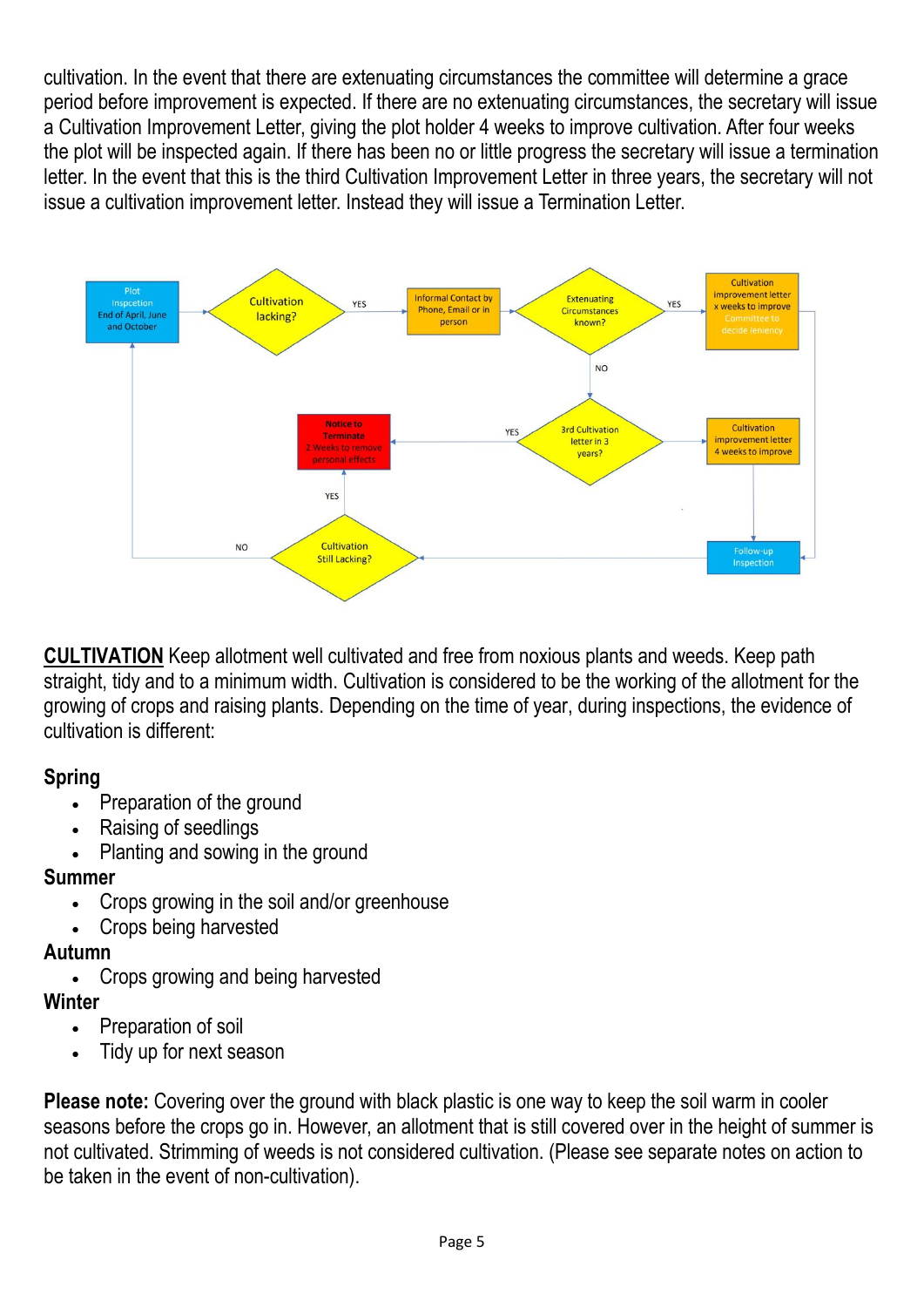We **strongly discourage the use of carpets** and underlays on our allotment site, even for short term weed suppression. Carpets contain synthetic fibres or foam which break down and release plastic and other contaminants into the soil. Carpets may have been treated with various chemicals as flame retardants or stain repellents for instance and these can leach into the soil. Also, many tough weeds such as bindweed and couch grass are not deterred by a layer of carpet and start to grow through it, making future removal of this material very difficult. Anyone who has taken on a plot with old carpet embedded in the soil or paths will know how difficult it is to remove and dispose of. For these reasons, the use of carpets is banned on many allotment sites. There are environmentally friendly alternatives for use as weed suppressants, such as green manure, permeable weed suppressant membrane, a layer of cardboard covered with compost or manure etc. We would ask that you use these methods if you wish to cover any part of your allotment.

**WATER** There is no mains water supply to the allotments and rainwater harvesting is essential in order to maintain adequate supply to get you through a growing season.

**PEST CONTROL** Sometimes we do allow local game controllers to deal with rabbits. Notices will be posted in the event of rabbit control being required, please make it known if you are opposed to this form of pest control treatment taking place on your plot.

**CHANGE OF CIRCUMSTANCES** If during the year, there are personal difficulties for health reasons or other problems which make it difficult for your allotment to be cultivated please drop a short note to the Committee. This usually removes the need for any other correspondence about lack of cultivation. If you find that gardening is not for you, please give up your plot. It's ok to change your mind! We have a long list of people waiting for spaces.

**TERMINATION** It is a requirement that new members make visible progress in clearing and/or cultivating their plot within 3 months of taking over the tenancy and further progress at each successive inspection during the first year. By the end of the first year, you are required to have **cultivated at least 50% of your plot**. If your plot remains uncultivated for a period of time this will be picked up during regular inspections. You can read about the steps taken in the inspection and cultivation sections above. You will be notified by letter unless you have written to us explaining any temporary change in circumstances as above. If for any reason you decide to give up the Allotment during the year, please inform the Secretary so that it can be re-let before it gets overgrown.

You will be required to remove any rubbish or personal belongings.

#### **GENERAL**

- Keep your allotment numbered to aid identification.
- Huts and sheds must be kept off the ground so they do not harbour vermin.
- Dogs are welcome and must be kept on a lead!
- Firearms are not permitted in the allotments.
- Building waste, hardcore and items not related to gardening must not be stored on allotments.
- Clearance following vacation is costly and as per termination above you will be asked to remove any rubbish.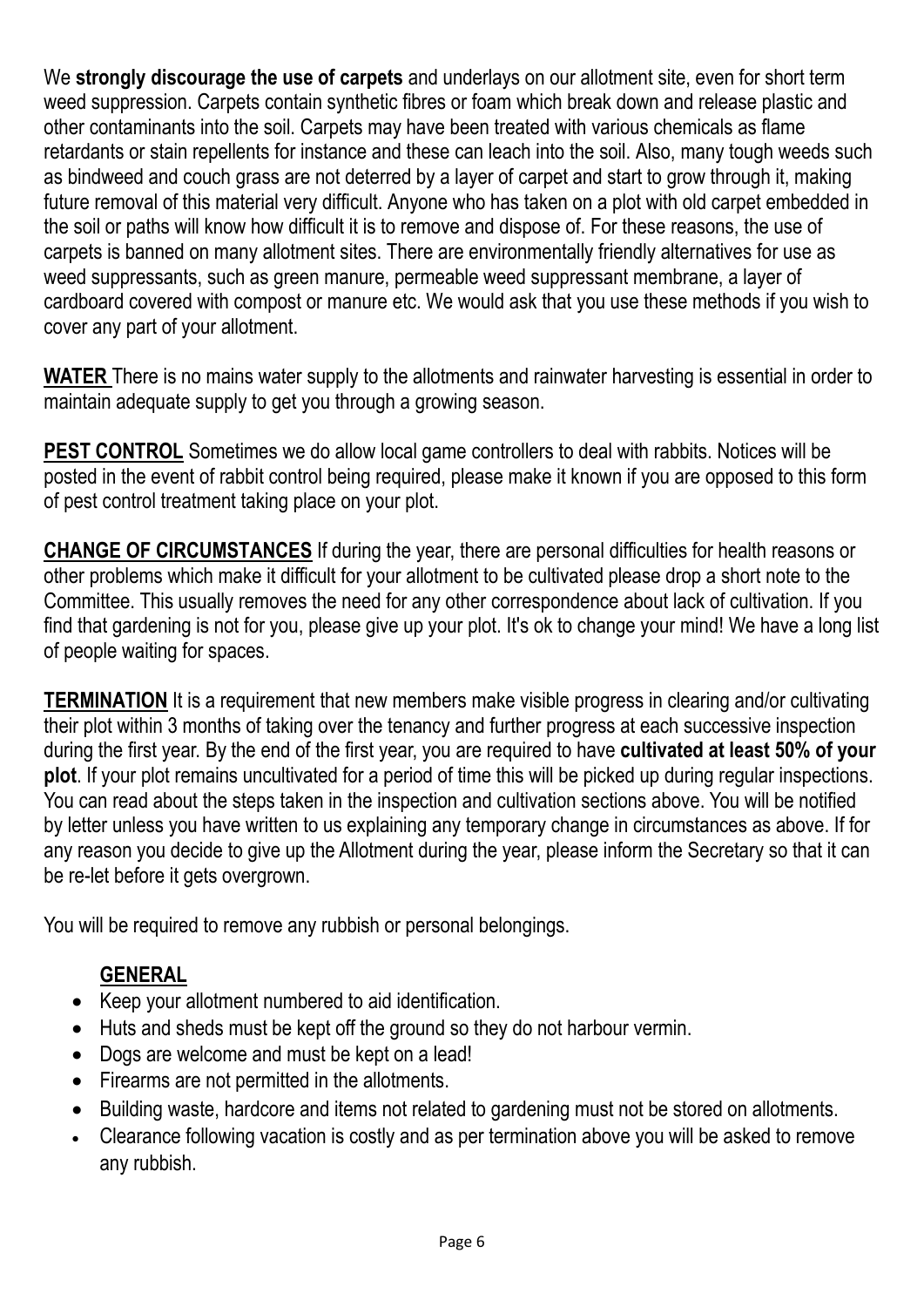# **Website and Facebook**

<span id="page-6-0"></span>The Association has a website<http://watnallallotments.co.uk/> which contains much information about our group, including any upcoming events, competitions etc. The current membership of the committee is shown on this page<http://watnallallotments.co.uk/committee/>. We have published some favourite recipes to use up your produce, and we plan to add useful hints and tips from our experienced gardeners.

We also have a Facebook group, which is a closed group and only open to plot holders. If you are a Facebook user you can find us simply by typing into the search bar 'watnall allotments'. If you want to join the group, click the link to send a request to the administrator. There are many members, however FB is not for everyone, so it's up to you whether or not you wish to get involved. It can be used for posting pictures of your crops, asking advice from fellow and more experienced gardeners or sharing your own successes.

The administrators reserve the right to remove anything which may be construed as offensive to others.

Facebook is for fun!

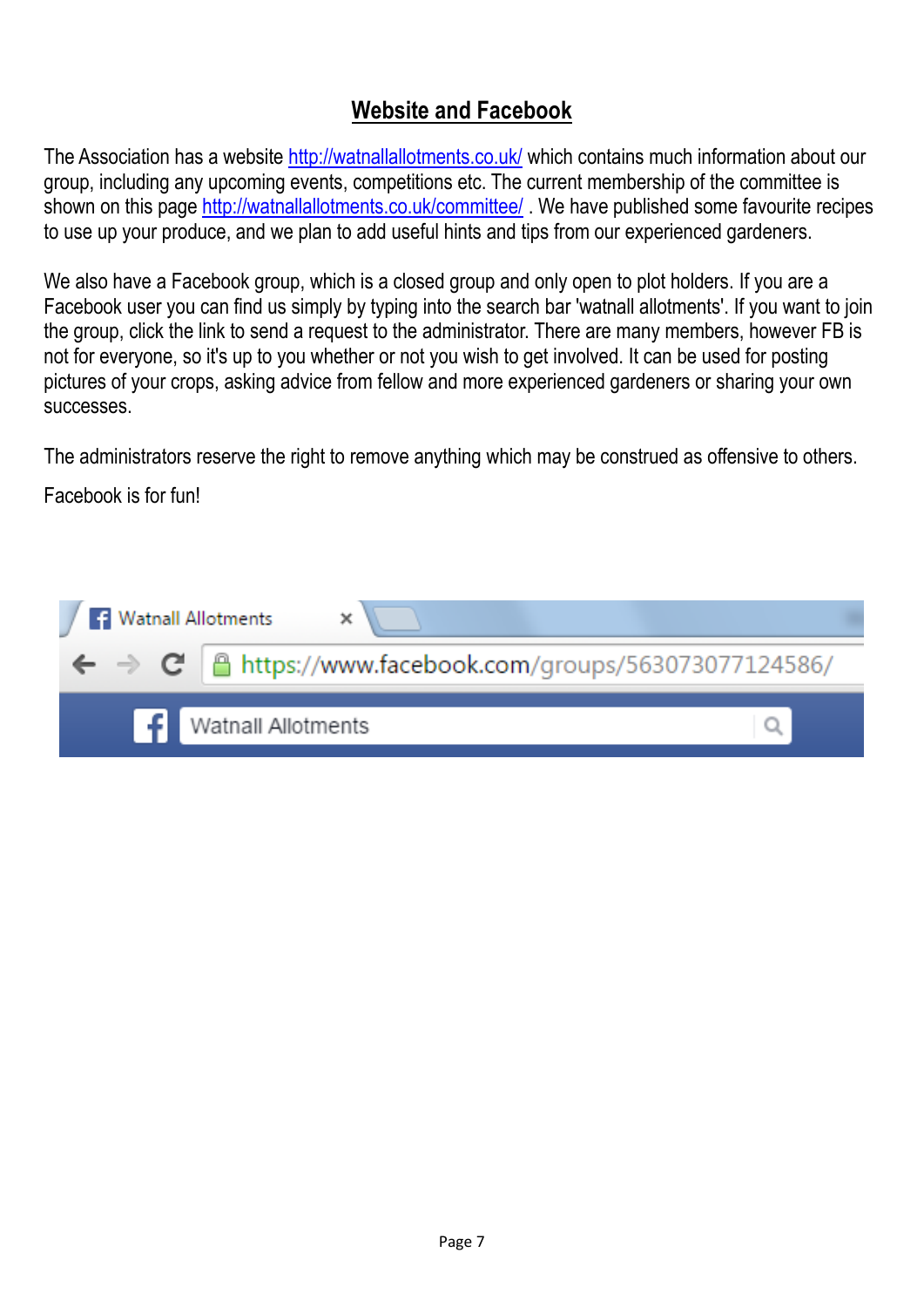# **Allotment Competitions**

<span id="page-7-0"></span>We invite an independent judge to judge our allotments at the end of June or early July each year. Fullsized plots are judged in two categories - **Best** and **Intermediate**. The winner of the Intermediate category will advance to the Best category next year. It is hoped that this will encourage more members to enter. There are separate competitions for **Half Plots** and for **New Members**, who are eligible for this category for the first 2 years of membership.

The dates of the judging each year will be communicated via notice boards, Facebook, committee meeting minutes etc. Further details from any committee member.

#### **Judging process**

The judge is independent of the allotment association. Our Chairman or nominated Committee member(s) will be involved with the recording and score sheet but occasionally representatives of local Councils, sponsors or the land agent may attend and observe. Members are not permitted to make contact with the judge prior to or during the judging.

#### **Best Allotment competition**

The judging criteria are shown on the sample entry form below. The judge will give points according to the Score Sheet. The judge's decision is final. The judge's score sheet and any amendment will be agreed by the Committee. The secretary will issue the Results Sheet to the participating and scored allotment holders as quickly as possible after the judging.

#### **Intermediate Allotment Competition**

This competition is to encourage more members to enter, and is judged on RHS criteria, which don't specify which crops to grow. Criteria include:

- Quality of crops (max 150 points)
- Originality of design and layout (max 50 points)
- Condition of plot (max 25 points)
- Visual aspect of plot (max 25 points)

The winner of this competition is encouraged to move on to the Best Allotment category the following year to allow others a chance!

#### **New Members Most Progress Competition:**

All new members are entered for a newcomer's competition in the first two years to judge how much progress they have made. Upon allocation, the plots are scored for condition. 10 points for a weedy plot and 0 for a weed-free plot. These initial scores act as a handicap. A small group of committee members will judge these plots.

#### **Half Plots Competition:**

Half Plots are judged separately to full-sized plots, and a small group of committee members judge these plots.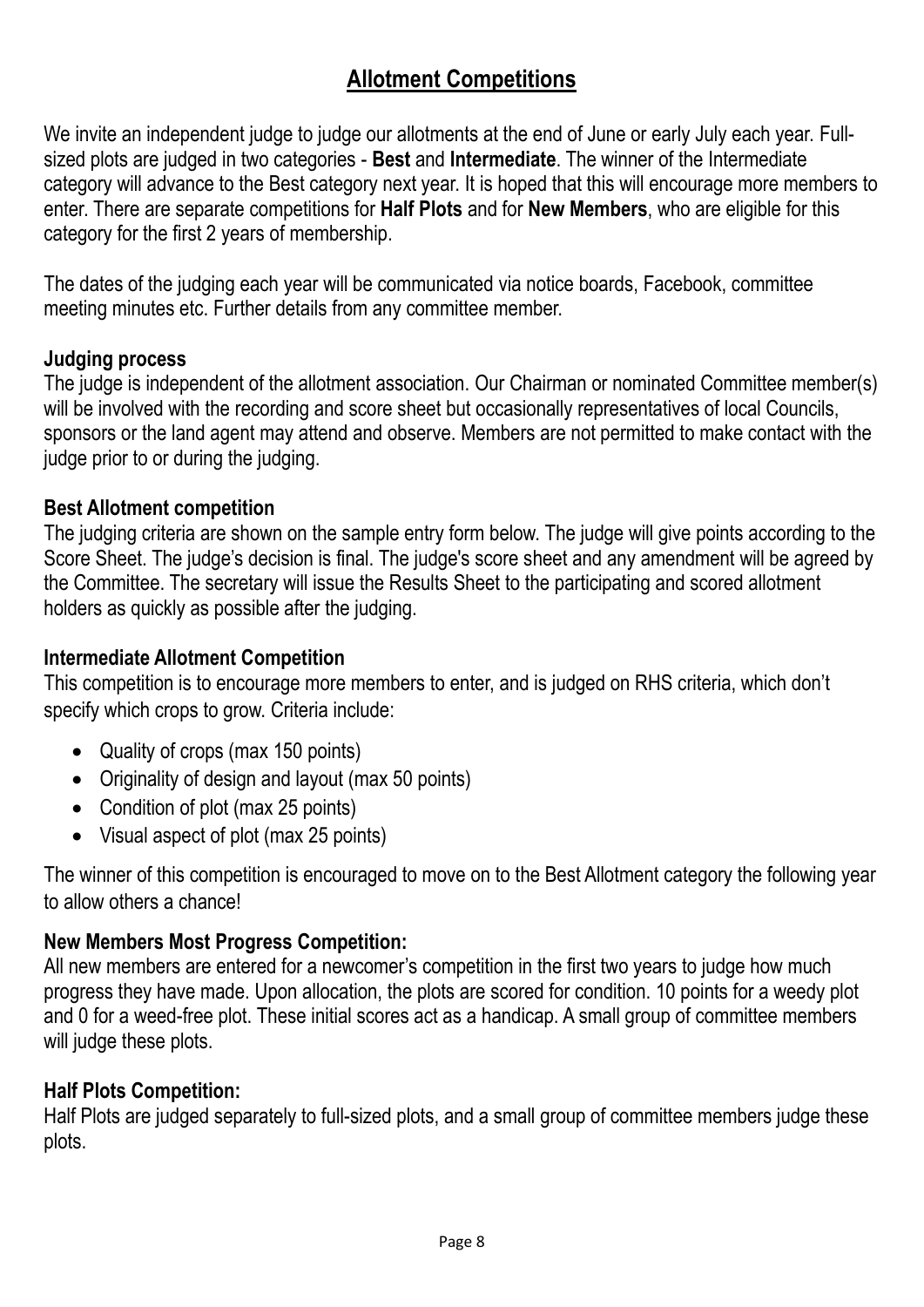# **Watnall Best Allotment Competition - Sample Entry Form**

**Name ……..……………………………… Allotment no……….**

<span id="page-8-0"></span>The judging will take place late June / early July by a judge totally independent of the allotments. Hand your application form in to the trading hut or email [watnallallotments@gmail.com](mailto:watnallallotments@gmail.com) or the Association Secretary.

In order to enter for the allotment competition you must grow a selection of crops from the categories below. Each crop counts for 10 points. **Use the tick box to help you ensure that your entry is valid.**

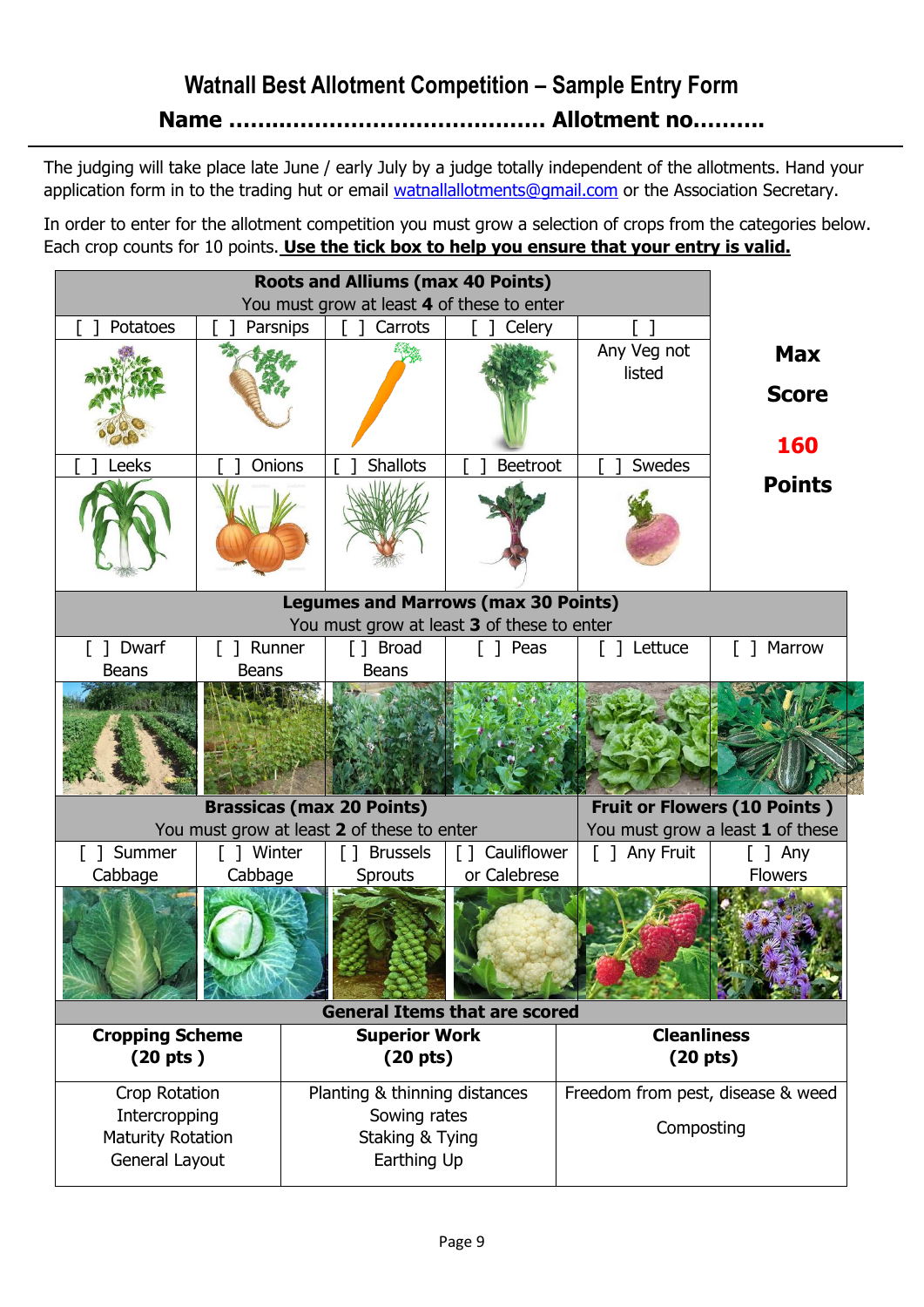# **AnnualOpen Day**

<span id="page-9-0"></span>For the last few years, the Association has held an Open Day on the allotment site on August Bank Holiday Monday to welcome local residents and to raise money for charities and for our own funds.

At the 2021 Open Day, local residents, allotment holders, their friends and families visited the site to explore the plots of some of the winners of the various allotment competitions, and to buy plants and produce donated by allotment members. There was a popular BBQ and a cake stall, and visitors judged a scarecrow competition and a Veggie Monster competition for youngsters.



This was a fun community event and was very well attended. Local businesses generously sponsored this event and provided prizes for which we are incredibly grateful. We also held a raffle with many prizes, raising money for charity as well as for the Association.

Further details on this year's plans from any committee member.

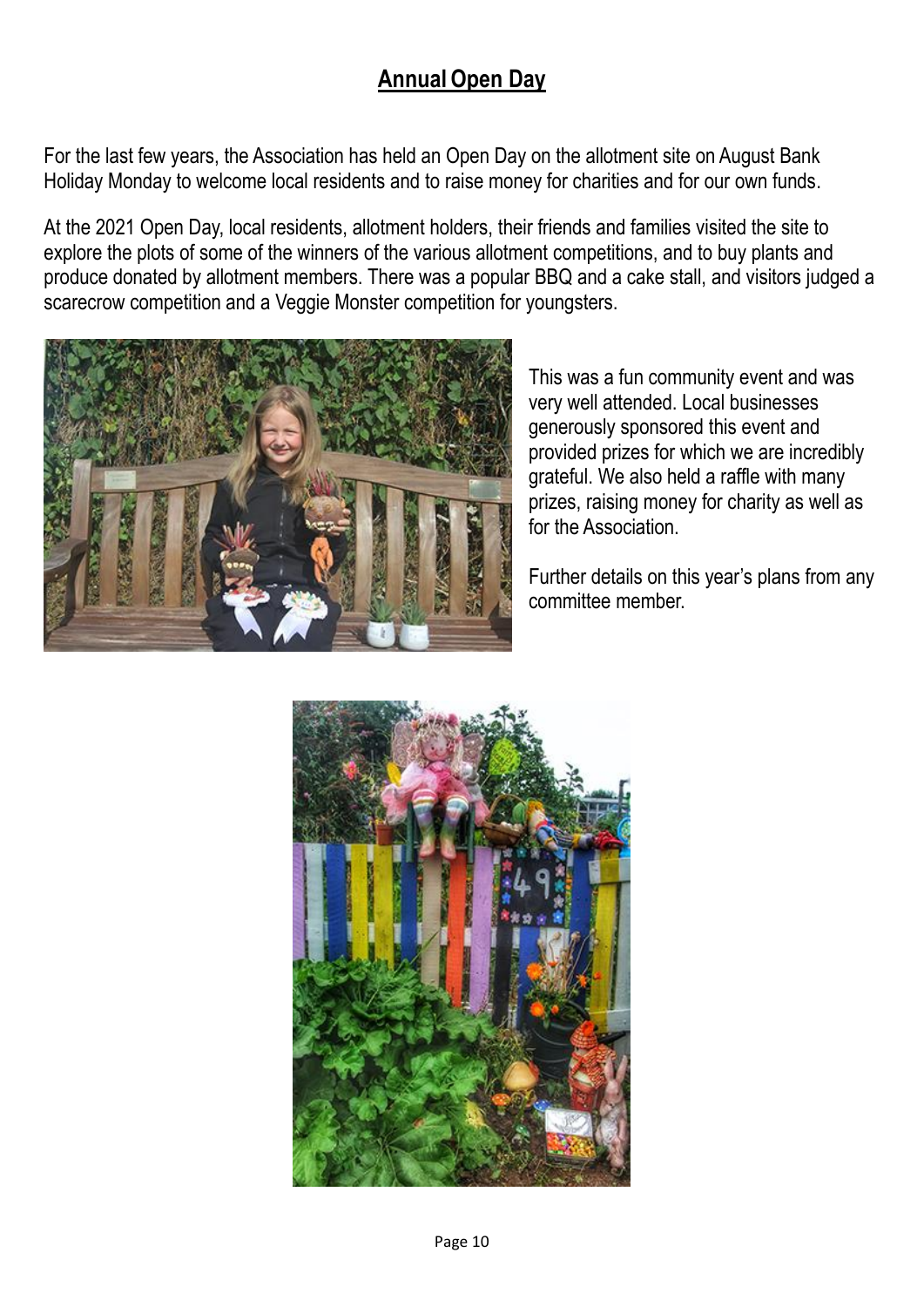# **Trading**

<span id="page-10-0"></span>The current Trading Officer is John Keating, ably assisted by Margaret Keating.

The trading hut located at the centre car park, is open whenever the Trading Officer is on the allotments and a flag is raised to indicate they are open for business!

See below for available items:

| <b>Pelleted Chicken Manure</b>         |
|----------------------------------------|
| <b>Clover Multipurpose Compost</b>     |
| Peat free compost (on trial)           |
| 5ft, 6ft & 8ft Bamboo Canes            |
| <b>Slug Pellets</b>                    |
| Nitrate of Chalk                       |
| <b>Liquid Concentrated Tomato Feed</b> |
|                                        |

John also collates orders every year for peas and seed potatoes.

Order forms for Dobies are available around late October / November. As an allotment association we do get a discount and great savings can be made. Members order directly from Dobies using a discount code. Dobies are quality seeds and have their own website if you want to check it out.

<https://www.dobies.co.uk/>.

# **Committee Meetings and Members**

<span id="page-10-1"></span>Committee meetings are held on the second Monday of every month, either at the Royal Oak in Watnall or online using Zoom technology. Meetings commence at 7.30 pm and are generally finished by 9.00 pm, and anyone is welcome to join the meeting. At each meeting, the minutes from the previous meeting are reviewed and agreed and signed by the Chair before circulation to members. These are then posted on allotment notice boards or on Facebook for downloading.

**Current committee members** are shown on our website<http://watnallallotments.co.uk/committee/> . **President** – Usually the Licensee of the Royal Oak.

#### **Meeting Agenda**

- Chairman's Report
- Secretary's report
- Treasurer's Report
- Allocations Officer's Report
- Trading Officer's Report
- AOB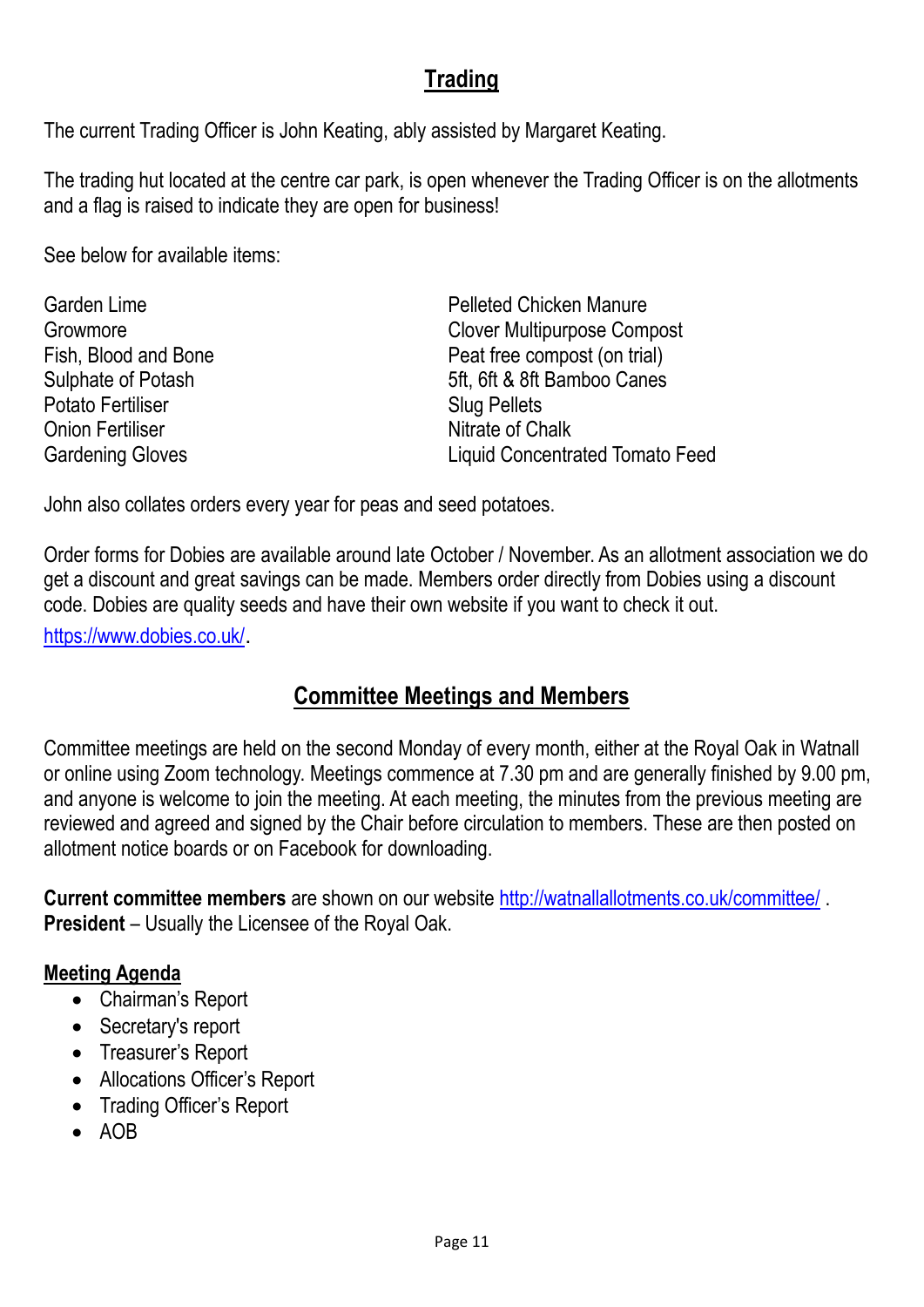#### **Typical Committee Meeting Calendar**

**January -**There is normally no committee meeting in January due to the AGM which is usually held on the 2nd Sunday in the month

**February -** Anything arising from the AGM, Welcome & appoint new committee members. Consider appointment of an allotment judge, non-payments for plots and any action to be taken.

**March** - Report on terminations, review membership lists, payment of rent to Agent of landlord, renew raffle licence with Broxtowe Borough Council.

**April -** Approach GPC for grants, ask Chair of Greasley Parish Council to attend allotment judging and invite to Annual Open Day. Confirm date of end of month plot inspections.

**May –** Actions from April plot inspections. Invite guests to Open Day if applicable. Encourage entries to allotment competitions.

**June –** Best and Intermediate Allotment Judging takes place. Collect trophies for engraving, appoint staff for Open Day, discuss jobs for the event. Confirm date of end of month plot inspections.

**July –** Half Plot and New Members judging takes place. Actions from June plot inspections. Issue results of judging.

**August** - Annual Open Day, everyone needed. Site tidy up, track repairs by volunteers.

**September -** Discuss Open Day results, finances etc.

**October -** Discuss draft accounts and consider rents and subs for next year, confirm venue for AGM. Confirm date of end of month plot inspections.

**November -** Actions from October plot inspections. Take nominations for Committee. Ask missing members to confirm they wish to stand. Discuss and agree PROPOSALS for AGM. Order small plaques. **December -** Issue Notice of AGM, invoices for rent and membership fees. Discuss format and speeches for AGM. Authorise payments for PLI and N&DAC. Discuss make up of Committee in New Year.

# **Annual General Meeting**

<span id="page-11-0"></span>The AGM is held every year in January. This is an opportunity for you to have your say and it is also the deadline to pay your subs for the forthcoming year.

The venue and time of meeting will be communicated prior to the meeting via the meeting minutes, notice boards and Facebook. A Notice of AGM and agenda is sent to all allotment holders in December.

#### **Agenda**

- 1. Apologies
- 2. Minutes of the previous AGM
- 3. Chair's report
- 4. Secretary's report
- 5. Treasurer's report
- 6. Trading officer's report
- 7. Election of Officers & Committee for forthcoming year
- 8. Additional items including proposals affecting terms of tenancy or changes in the rules of the Association (must have been received by the Secretary before December 31st prior to the AGM)
- 9. Any other Business
- 10. Close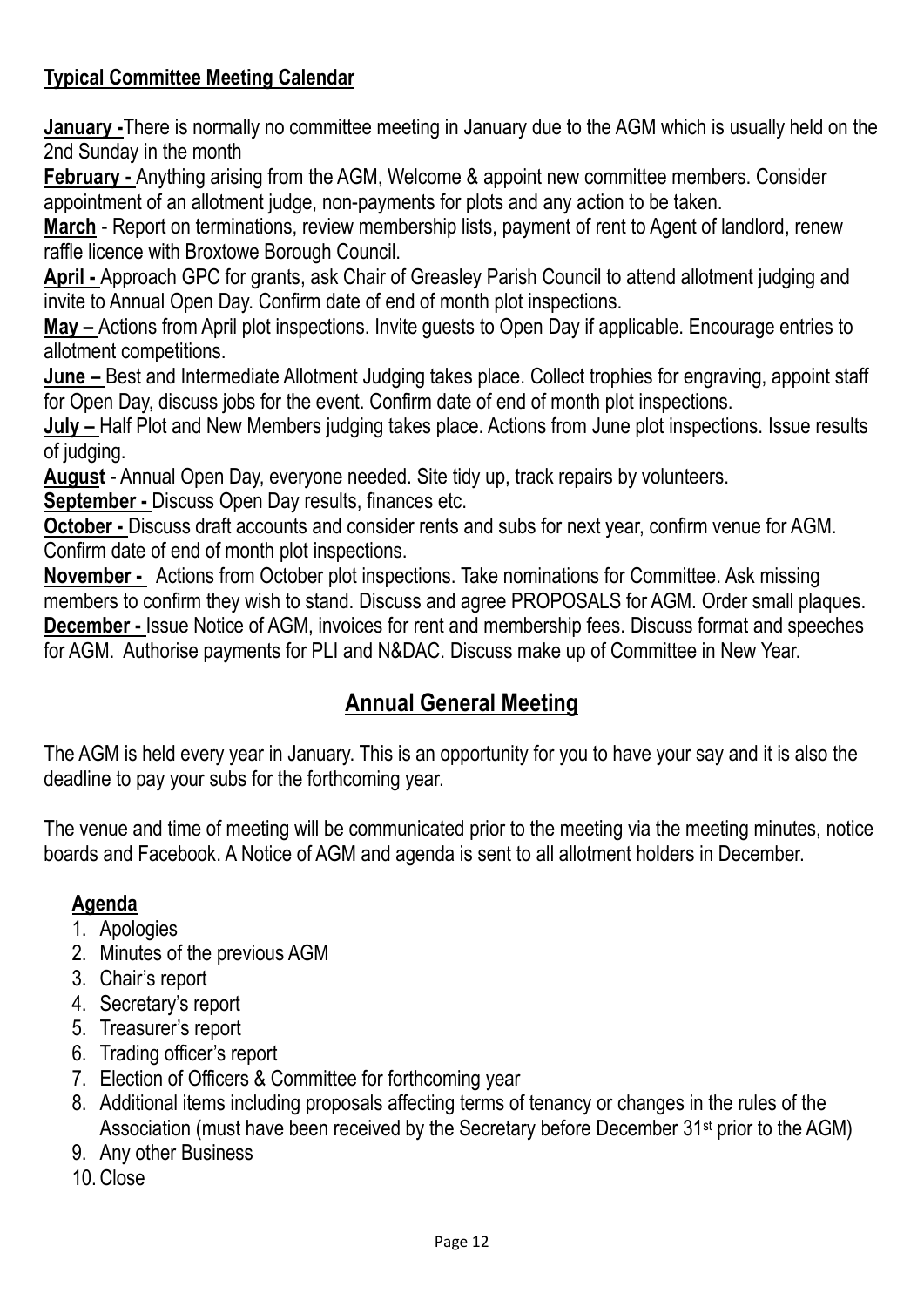After the formal part of the AGM the Treasurer will be available to collect any outstanding annual subscriptions and allotment rents. The Treasurer will confirm rent for the forthcoming year, any increases will be in line with running costs and rent increases from the landlord.

If you are over 70 years old and have been a member for over 10 years you do not have to pay a membership fee. If you are over 80 years old and have been a member for over 10 years you will pay no membership fee and only half rent.

#### *Please claim reductions upon payment.*

**If Allotment Rents are not paid by the AGM in January, it will be assumed that you do not want to continue with the Allotment, and it therefore becomes available to be re-let.** This will be strictly enforced as there is a long waiting list.

The Association has a bank account at the TSB and Cheques should be made payable to "Watnall Allotment Association". Payment by BACS transfer is also now possible. In February 2019 we introduced PayPal as a means of making payment. There is a link on this page of our website to make payments this way: [http://watnallallotments.co.uk/rents/.](http://watnallallotments.co.uk/rents/)

#### **Special Notes for New Members**

<span id="page-12-0"></span>All new members will have a 12-month probation period. Visible progress in clearing and/or cultivating the plot is required within 3 months of taking on the tenancy and at each subsequent inspection during the first year. At the end of the 12-month probation period, it is expected that at least half the allotment will be dug over and cultivated. If this is not achieved you may be notified of termination.

#### **Helper Members.**

If you have someone to help with the allotment, be they friend or relative, they should be registered as a helper member and pay the annual subscription. A helper member will be anyone who works on the allotment for more than two hours a week, on average, between March and October. This is required so that helper members are covered by the Public Liability Insurance and so that contact details are held in case of emergency. It is also a requirement that helper members are registered for five years before they can take over a plot from a member should the member decide to give up for any reason.

#### **Getting involved**

Maintenance and running of the allotments doesn't just happen and a lot of hard work goes into the upkeep of the site, preparation of plots for new tenants and preparing for an Open Day event. We welcome any help that you can give, for example - helping clear overgrown allotments for re-letting. If you have some spare time and are willing to participate in these activities, then please make it known. Several of the committee members have given over twenty years of service to the Association. The Committee meets regularly to discuss activities of the Association, solve problems, deal with complaints and are always trying to improve the assets of the Association. If you are interested in becoming a committee member then please speak to any of the committee members to put yourself forward at any time. We need a strong Committee and active Officers to keep the allotments going for future generations.